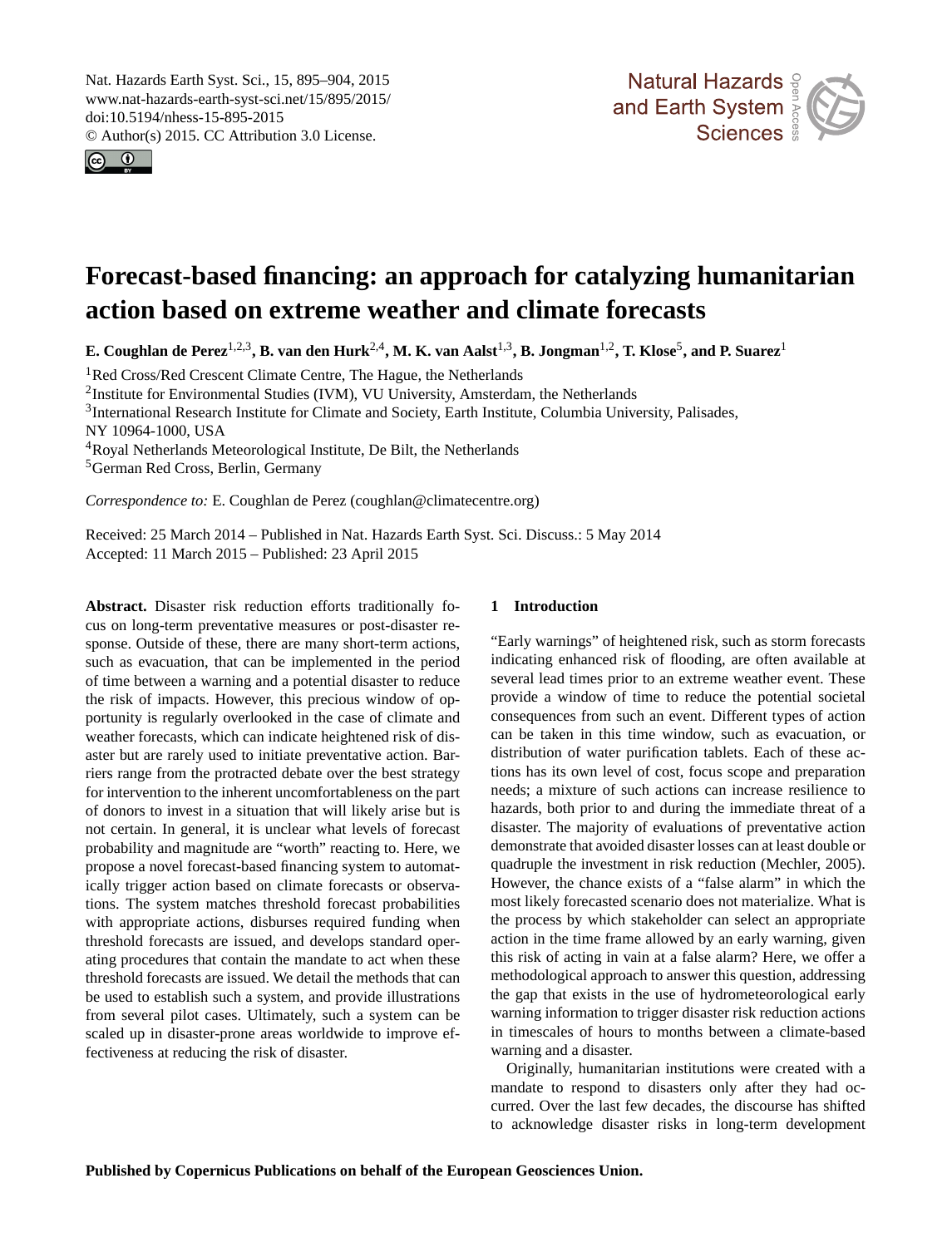projects and plans; particularly after the Hyogo Framework for Action was signed in 2005 (Manyena, 2012). Currently, disaster-related programming focuses on these two areas: post-disaster response and reconstruction, and long-term disaster risk reduction; the greater part of the latter has historically been invested in large flood prevention infrastructure projects (Kellett and Caravani, 2013).

However, there is a valuable window of time that exists after the issuance of science-based early warnings but before a potential disaster materializes. We argue here that the current humanitarian funding landscape does not make sufficient use of this window of heightened risk, in which a variety of short-term activities become worthwhile to implement and can provide a large return on investment. Opportunities range from reducing vulnerability, such as distributing mosquito nets before heavy rainfall, to preparedness for disaster response, such as training volunteer teams on first aid procedures or pre-positioning relief items before roads become impassable. However, according to a recent review of disaster-related financing by the Overseas Development Institute and the Global Facility for Disaster Reduction and Recovery, only about 12 % of funding in the last 20 years was invested in reducing the risk of disaster before it happens; the rest was spent on emergency response, reconstruction, and rehabilitation (Kellett and Carvani, 2013).

In this paper, we elaborate a method to invest a portion of this financing at times of heightened disaster risk, when triggered by forecast information. This framework quantifies the intuitive notion that many practitioners already have about when acting early may be worth it. This quantification also helps them make the case to donor agencies for such early action, which is currently often not implemented because the financing for it is not available. First, we review the context behind why forecast-based opportunities are routinely missed and discuss the use of short-term early warnings to trigger action. To operationalize this, we suggest a forecastbased financing model for the development of procedures to act based on probabilistic warnings, illustrated with a simple example from a surface water flooding alert in England and Wales. We then describe two pilot applications of the financing system in Togo and Uganda implemented with technical support from the German Red Cross and the Red Cross/Red Crescent Climate Centre. We conclude with further discussion of the concept and its potential for replication, as well as further research that will enable this to be applied widely.

## **2 Context**

We will first explore types of decisions that can be funded to prepare for an unusually likely disaster event, followed by background on the types of warnings available. In the following section, we will present the concept of our proposed methodology to link these two.

#### **2.1 Decisions**

A variety of disaster risk reduction actions are available to be implemented in contexts of increased risk; the most frequent example is evacuation based on very short-term storm forecasts. For example, during Hurricane Sandy in New York City, 1000 patients were evacuated from two hospitals in Manhattan, and the Federal Emergency Management Authority (FEMA) pre-positioned urban search and rescue committees before the storm (Powell et al., 2012). In the 48 h before Cyclone Phailin hit India, as many as 800 000 people were evacuated based on weather forecasts (Ghosh et al., 2013). These actions are not viable in the context of longterm risk, but become appropriate in the context of a shortterm warning of heightened disaster risk.

Similarly, there are a number of risk reduction actions that can be taken at the seasonal lead time to prevent disaster losses in coming months. In the International Federation of Red Cross and Red Crescent Societies' regional office in West Africa, disaster management supplies were sourced ahead of time based on a 2008 seasonal forecast of above-normal rainfall, which improved supply availability from about 40 days to 2 days when flooding did occur in the region (Braman et al., 2013). In other locations, volunteers have used information about heightened risk at seasonal time scales to fortify vulnerable structures, such as reinforcing latrines to reduce the risk of diarrheal disease outbreaks when above-normal rainfall is likely to occur (Red Cross/Red Crescent Climate Centre, 2013).

In contrast with these specific cases, the majority of forecast information does not routinely trigger early action in the humanitarian sector to reduce disaster risk. For example, the devastation from extreme flooding in Pakistan in 2010 affected 20 million people. Heavy rainfall had been predicted several days in advance, and if forecasts had been used to trigger action, the humanitarian sector could have averted many of the impacts (Webster et al., 2011). In the case of drought, the 2011 famine in southern Somalia was preceded by 11 months of early warning, including a specific famine warning 3 months before the event (Hillbruner and Moloney, 2012).

In all of the above situations, a warning was issued and a disaster situation followed; the distinction was whether action had been taken to prevent disaster effects. However, this is not always the case; warning information is probabilistic (expressed in terms of risk) rather than deterministic. Inevitably some early warnings are not followed by a hazard event, and some hazards are not preceded by a warning. In the former case, any action taken based on the early warning may be seen as action "in vain", and organizations often believe that money and time would have been better spent on other activities.

Such a situation had negative consequences in southern Africa when the drought anticipated due to the 1998 El Niño event did not materialize. Farmers reduced their cropping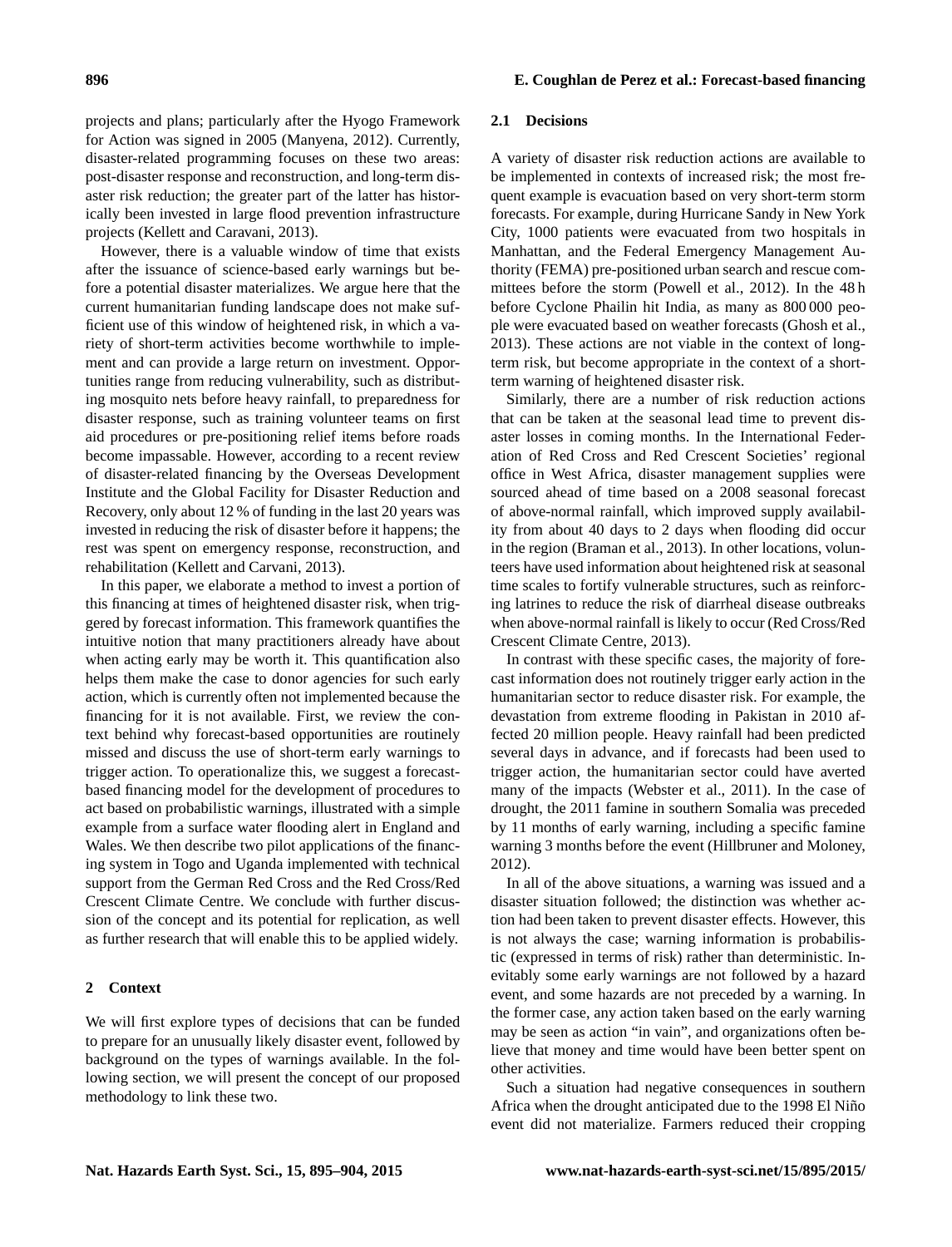area, and public backlash after the event made it clear that many people had understood the seasonal forecast as a deterministic prediction of drought, rather than a forecast of increased chance of below-normal rainfall (Dilley, 2000). Similarly, in the Netherlands, about 200 000 people were evacuated in 1995, after which the dykes did not fail (Swinkels et al., 1998).

To evaluate the usefulness of an early warning system, both the number of disasters that are "hits" (a) and "false alarms" (b) are of interest, expressed in the  $2 \times 2$  contingency table below, Table 1 (Suarez and Tall, 2010; Buizza et al., 1999). In this case, "forecast-based action" refers to whether or not there was a forecast of increased risk of the disaster in question that led to action being taken, and "disaster" refers to whether or not a disaster happened within the forecasted lead-time. We will come back to the elements in this table in later sections when discussing funding disbursements relative to the frequency of each of these categories.

#### **2.2 Warnings**

For many actions, the risk of acting in vain is outweighed by the likely benefits of preventing or preparing for disaster; for example, if a life-threatening hurricane has an 80 % chance of making landfall, many people would choose to evacuate, even given the one in five chance of a false alarm. How can decision-makers navigate the attributes of forecast information, ranging from location to lead time to magnitude, and pair them with appropriate actions? Several major prerequisites to the use of early warning information for disaster risk reduction exist: warnings, opportunity for action, and mandate.

First, there must be a relevant early warning available. In this paper, we focus specifically on hydrometeorological disasters and the early warnings that are available through weather and climate forecasting. Rainfall and temperature forecasts for coming months, weeks, or days, exhibit some skill in many parts of the world (Hoskins, 2013). These forecasts, where available, can indicate heightened risk of disaster. According to a Foresight expert evaluation of forecasting capacity, current science has "medium to high" ability to produce reliable forecasts for the timing of storms and floods in a 6-day lead time in many locations (Foresight, 2012). At the seasonal level, research indicates that an increased probability of above-normal seasonal rainfall totals in standard forecasts is correlated with increases in the chances of heavy rainfall events (Hellmuth et al., 2011). Indices of the El Niño Southern Oscillation (ENSO), which are responsible for much of the predictability in seasonal forecasts, have also been linked to flooding frequencies in more than one third of the world's landmass (Ward et al., 2014). The Famine Early Warning System (FEWS) provides detailed forecasts using both short and long-term information in Africa and the Caribbean (Ross et al., 2009).

**Table 1.** Contingency table depicting possible scenarios for forecast-based action.

|                           | Yes disaster | No disaster           |
|---------------------------|--------------|-----------------------|
| Yes forecast-based action | Hits $a$     | False alarm <i>b</i>  |
| No forecast-based action  | Miss $c$     | Correct rejection $d$ |

Secondly, the opportunity for early action is not always available within routine humanitarian operations; about 88 % of humanitarian financing is delivered only after disaster effects have already commenced (Kellett and Caravani, 2013). In the case of Somalia in 2011, the Consolidated Appeal Process for Somalia was funded at only 47 % during several months of urgent early warnings. In contrast, secured funding shot up to exceed 100 % of the original request within 2 months after famine was declared. Ultimately, the appeal was revised to nearly double the request for funding, because the situation had deteriorated so far (Maxwell and Fitzpatrick, 2012).

Lack of funding based on early warnings is attributed to protracted debate over the best strategy for intervention, inherent uncomfortableness on the part of donors to invest in a situation that will likely arise but is not certain, the high consequences of "acting in vain", and the lack of responsibility or accountability to act on early warnings (Ali and Gelsdorf, 2012; Hillbruner and Moloney, 2012; Lautze et al., 2012). Post-disaster evaluations of the humanitarian responses to this event call for mechanisms to trigger and incentivize consistent early action based on available early warning information, with responsible persons clearly designated (Bailey, 2013; Ali and Gelsdorf, 2012; Hillbruner and Moloney, 2012).

Thirdly, the mandate to take action based on early warning systems is not well-defined. It is often unclear who would be responsible for making this type of decision and what decision is appropriate based on the early warning. If the anticipated hazard does not materialize after the early action is taken, the decision-maker is considered culpable for his or her poor decision-making. This risk of "acting in vain" is inherent in probabilistic risk information; many employees are consequently reluctant to make decisions without 100 % certainty that the hazard will happen (Demeritt et al., 2007; Suarez and Patt, 2004).

Should someone be willing to assume the risk of acting based on an early warning, it is not clear at which threshold of forecasted probability it is worth taking action. Powell et al. (2012) conclude that many losses during Hurricane Sandy could have been averted had standard operating procedures (SOPs) been in place in more organizations, which designate specific duties and responsibilities for hypothetical situations.

Such SOPs would be based on thresholds of climate variables, similar to those calculated for post-disaster payments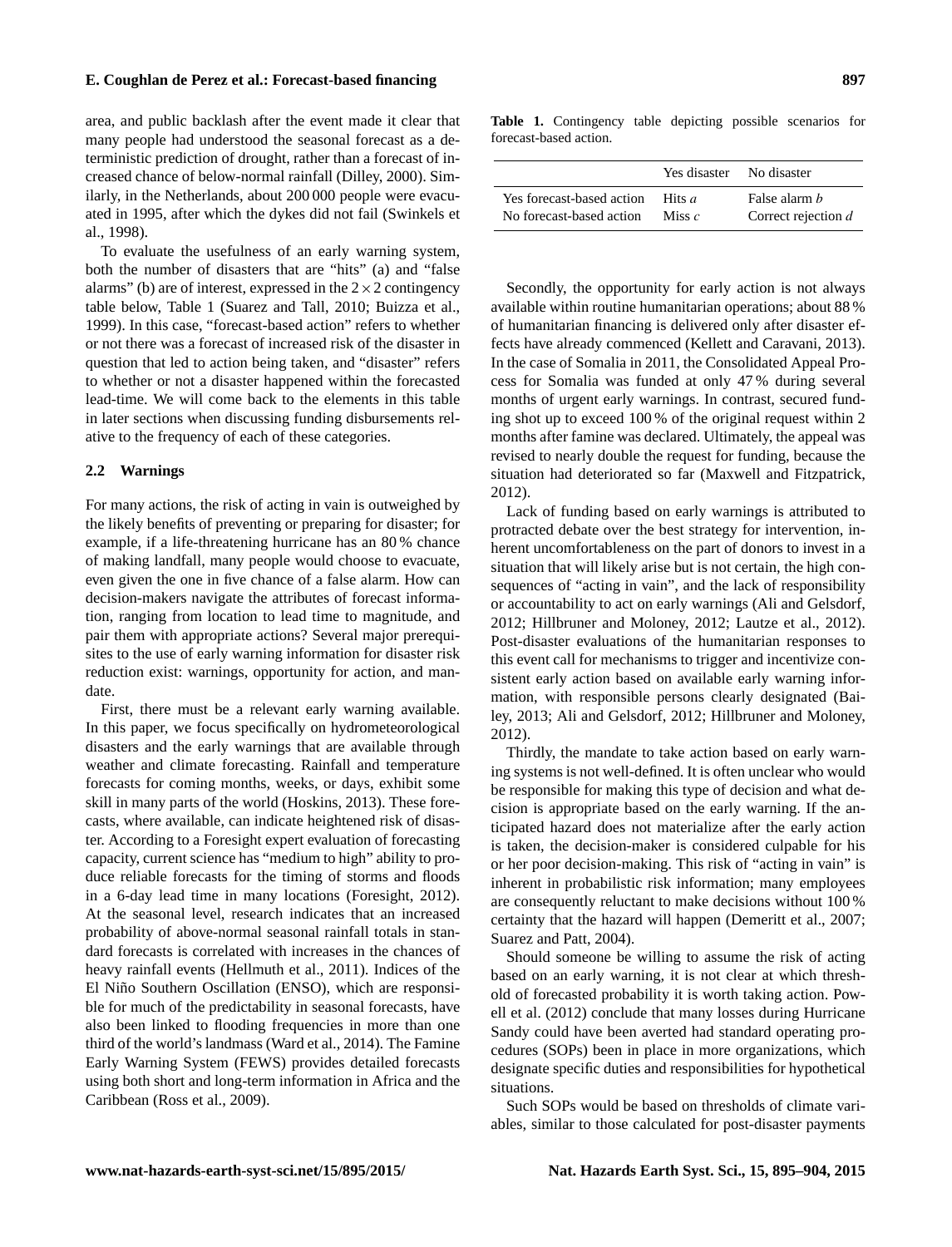in index insurance programs (Leblois and Quirion, 2013; Hellmuth et al., 2011; Barnett and Mahul, 2007). In fact, forecast-based financing is informed by precedents that integrate seasonal forecasts into index insurance products. For example, Osgood et al. (2008) propose a mechanism to influence the amount of high- yield agricultural inputs given to farmers according to whether favourable or unfavourable rainfall conditions are expected for the season. An El Niño contingent insurance product was developed for the region of Piura (northern Peru): a business interruption insurance policy was designed to compensate for lost profits or extra costs likely to occur as a result of the catastrophic floods as predicted by a specific indicator of El Niño (known as "ENSO 1.2"). Indemnities were based on sea surface temperatures measured in November and December, which were taken as a forecast of flood losses that would occur a few months into the future (February to April). The insured entity chooses the amount to insure (which must not be larger than a maximum amount determined by an estimation of the largest plausible flood losses). Designers of this instrument specifically targeted risk aggregators: firms that provide services to numerous households or businesses exposed to El Niño and related floods, such as loan providers and the fertilizer sector. This is likely the first "forecast index insurance" product to receive regulatory approval (GlobalAgRisk Inc., 2010). For a comprehensive analysis of insurance-related instruments for disaster risk reduction, see Suarez and Linnerooth-Bayer (2011).

## **3 Concept**

We address these barriers of opportunity and mandate by proposing a forecast-based financing mechanism coupled to risk-based operating procedures. Based on the successes and failures of previous efforts to act based on climate-based early warning information, we elaborate three components of a system for early warnings to become operational: (a) information about worthwhile actions, (b) available funding mechanisms, and (c) designated entities that are responsible for taking the pre-planned actions. A systematic forecastbased financing system integrates each of these three elements, contingent on the availability of (skillful) forecasts for the region in question. The case of a surface water flooding alert in England and Wales is used to demonstrate the application of this framework.

#### **3.1 Matching forecasts with actions**

Depending on the impacts in question, there are a number of actions that could be taken to prevent humanitarian outcomes (Fig. 1); however, only a subset of actions will be appropriate based on a specific piece of early warning information. Of all the possible actions, we undergo a matching process to select

## **898 E. Coughlan de Perez et al.: Forecast-based financing**



**Figure 1.** Idealized schematic depicting known risk of disaster impacts over time. Known risk of flooding increases when forecasts of rainfall are issued; the change in risk is a function of the probability of the forecasted event. Selected actions will be a function of both lead time (the difference between action based on long-term risk and seasonal risk) and the magnitude of flood risk (the difference between the far-right actions in both plots).

those that are most appropriate given the lead time and the probability of the forecast.

In the case of England and Wales, the surface water flooding warning service issues an alert based on the probability  $(p)$  of rainfall intensity exceeding a 1-in-30 year return period. Based on this, an extreme rainfall alert pilot was disseminated directly to professional emergency responders (Hurford et al., 2012). Of all the actions that could be taken by the recipients, not all are possible to complete given the lead-time of a specific forecast. From the larger list, actions will be eliminated if they cannot be completed in the available time frame before the anticipated disaster. For example, people are not able to build drainage canals based on a short-term forecast, but could create teams to clear existing drainage canals based on a seasonal forecast. In comparison, flood response drills could be carried out within a few hours or days of the forecasted disaster (Fig. 1). Many emergency responders receiving the pilot alert indicated that a lead time of more than two hours is necessary for most actions (Parker et al., 2011).

Subsequently, actions need to correspond to the strength of the specific forecast, such that high-regret actions are not taken based on a very small increase in disaster likelihood. For example, it would not make sense to evacuate based on a low probability forecast, but perhaps flood response drills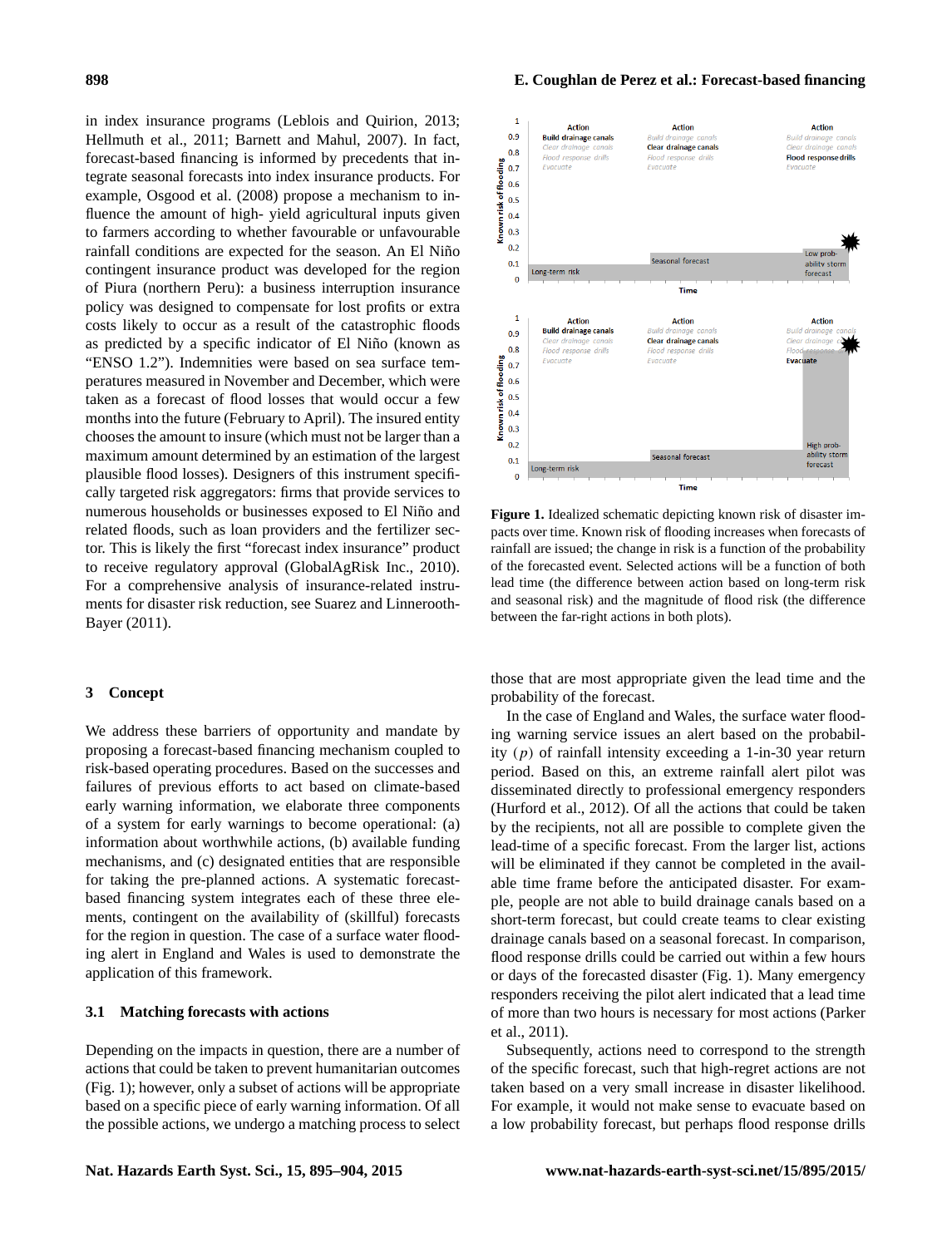would be appropriate as they can withstand "acting in vain" (Fig. 1). Assuming that action will be taken every time a forecast reaches probability  $p$ , how often will the actor take "worthy action", in which the action was followed by a disaster?

In the forecast-verification literature, there are a number of studies using Table 1 to evaluate forecasts for their likelihood of achieving "hits" for the variables that they are forecasting (i.e. mm of rainfall). In this paper, we consider this  $2 \times 2$  table iteratively for each probability that could be issued by a single forecasting system to identify thresholds at which it is "worth" taking action (i.e. 10 % chance of 10mm of rainfall in the coming 24 h, vs. 20 % chance, etc.). Therefore, forecast-based action will be triggered (top row of Table 2) when the forecast issued shows a probability  $> = p$ ; Table 1 therefore varies as a function of  $p$ . Using the results, we will determine threshold levels of  $p$  that can be used to trigger humanitarian action to reduce the risk of disaster.  $n$  is the sum of all boxes in the table, representing the total number of units (i.e. days) in which a forecast could be issued.

For a forecast lead time and probability  $p$ , we derive the variables in Table 1, to answer the following question: if we take action every time the forecast exceeds the threshold, how often our action be followed by a disaster, and therefore be worthwhile? To do this, we estimate the correct alarm ratio  $R(p)$  (fraction of all forecasts of probability  $p$ ) as

$$
R(p) = \frac{a(p)}{a(p) + b(p)} R(p) = \frac{a(p)}{a(p) + b(p)}.
$$
 (1)

In forecast-verification literature, this term is referred to alternatively as the "frequency of hits" (Doswell et al., 1990) and the "correct alarm ratio" (Mason and Graham, 2002). In the UK, emergency responders indicated that if the correct alarm ratio was less than 70 %, "awareness raising" would be the only feasible action (Parker et al., 2011).

In the case of advisory forecasts in the UK, 9 out of 36 advisories were followed by flooding in Hurford et al. (2012) case study areas. If action had been taken on the basis of each advisory, the correct alarm ratio is about 25 % (2011). The remaining 75 %  $(1 - R(p))$  corresponds to the likelihood of acting "in vain".

Such actions will have economic consequences, which are given by Table 3 (Richardson, 2012). Costs are represented as  $C$ , and losses as  $L$ ; they do not vary depending on the forecast probability. For the "act in vain" category, there is often a change to the original cost,  $\Delta C$ , perhaps reputational risk or the need to dismantle preparations and move them back to storage. The additional cost,  $\Delta C$  may be very significant; the reputational risk of a false alarm could outweigh (qualitatively) the benefits of a worthy action. This is, of course, a simplified representation of reality, not capturing, for example, the probability that an action will be successful at preventing the target loss. The cost of acting in vain might also be different than the cost of worthy action, given that supplies

**Table 2.** Contingency table based on a forecast threshold of  $p$  to trigger action.

|                      | Yes disaster | No disaster              |
|----------------------|--------------|--------------------------|
| Yes forecast $> = p$ | Hits $a(p)$  | False alarm $b(p)$       |
| No forecast $> = p$  | Miss $c(p)$  | Correct rejection $d(p)$ |

**Table 3.** Contingency table of costs and losses as outcomes of forecast-based action.

|                           | Yes disaster No disaster |                |
|---------------------------|--------------------------|----------------|
| Yes forecast-based action | $\mathbb{C}$             | $C + \Delta C$ |
| No forecast-based action  |                          |                |

might need to be returned to warehouses, and efforts made to address the "cry wolf" effect.

The discount rate is not acknowledged here, as most of the actions take place on a timescale of less than a year. Time discounting would therefore have a fairly insignificant impact compared to the existing uncertainties. If the actions lasted for many years, it would be appropriate to include the discount rate, which could decrease the relative weight of the benefits, assuming that they occur less frequently than the costs. A more complicated version would also take into account the probability density function of different magnitudes of disaster, but the general principles outlined here will remain in effect.

Given this, we select actions for forecasted probability  $p$  in which the losses in a business-as-usual scenario (no forecastbased action at all) exceed the combined costs and losses in a scenario with forecast-based action. All worthwhile actions should satisfy the following:

$$
L \cdot \frac{a+c}{n}(p) > C \cdot \frac{a+b}{n}(p) + \Delta C \cdot \frac{b}{n} + L \cdot \frac{c}{n}(p). \tag{2}
$$

Not all disaster consequences can be expressed in economic terms, therefore this relationship will also need to be acceptable in qualitative terms by implementers. In addition, many of these actions will have long-term benefits, regardless of disaster incidence (i.e. educational interventions to promote hand-washing).

### **3.2 Funding mechanisms**

The second component is a preparedness fund, a standard funding mechanism for forecast-based financing that is designated for use before potential disasters. Funding from this mechanism will be disbursed when a forecast is issued, supplying enough money to carry out the selected actions, with the understanding that occasionally funding will be spent to "act in vain". Financial procedures need to be in place to ensure the rapid disbursement of the fund when an early warning is issued, and accountability measures such that the fund-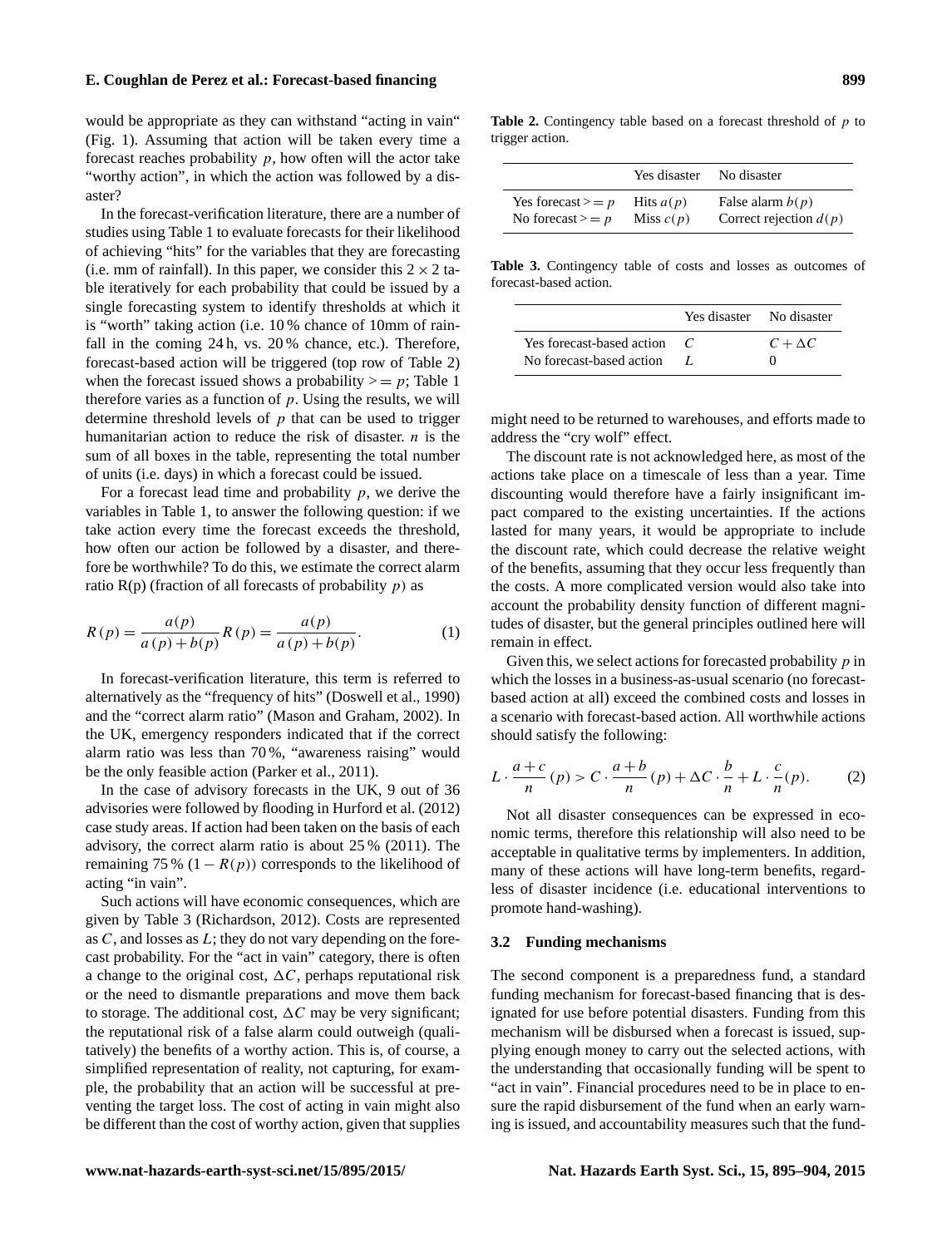ing is only used for designated early actions that correspond to that early warning.

The most basic method to determine how much funding is needed for this mechanism over a specified time period is to assume that all actions that were possible at the forecast lead time and also satisfied Eq. (2) are funded every time the corresponding forecast probability is issued. If C represents the cost of acting based on one warning, the total needed for the preparedness fund  $(T)$  would therefore be represented as

$$
T = C \cdot \frac{a+b}{n}(p) + \Delta C \cdot \frac{b}{n}(p).
$$
 (3)

If there are several forecast probabilities, or several different types of forecasts, at which action is advisable, the total funding required would sum the funding needed for each of the individual forecasts. Note, however, that consecutively occurring forecasts do not need to repeatedly fund the same action, and stipulations need to be made for the autocorrelation of forecasts. In the UK, the emergency rainfall alert had three forecast levels: advisory, early, and imminent, that corresponded to 10, 20, and 40 % probabilities of exceeding the given rainfall threshold. Because each forecast should be matched with different actions based on lead time and probabilities, the preparedness fund should account for the likelihood of each probability being issued, as well as their correlation in time. If the forecast probability is defined as  $p$ , the total amount of funding needed to react to all possible forecast probabilities is represented as

$$
T = \int_{0}^{1} C \cdot \frac{a+b}{n}(p) \, \mathrm{d}p. \tag{4}
$$

In operations such as the one from the example above, the equation is simplified to the sum of the costs to take action on each of the three categorical forecast alerts.

When disaster risk is substantially increased,  $R(p)$  increases and more actions are eligible to be selected in Eq. (2) for that particular forecast, and therefore greater amounts of funding are disbursed when the chances of a disaster are higher. In practice, additional factors will be included to specify external drivers, such as the political repercussions of repeatedly acting in vain, and the interaction effect between actions. For example, if sand-bagging will prevent flooding for 3 months, then it is not eligible to be carried out again within 3 months of the original action, even if a "matching" forecast is issued in the interim. In other cases, certain actions are prerequisites for others; evacuation can only be carried out if evacuation shelters have been identified ahead of time.

In many cases, there might be a ceiling on the amount of money initially allocated  $(T)$  to pilot this mechanism over a specified amount of time. In this situation, the amount of funding in the preparedness fund must be distributed among the possible forecasts. Each forecast of probability  $p$  would

have a corresponding disbursement amount  $(D)$  proportional to the probability of disaster conditional on that forecast, and this disbursement amount will need to be divided among all actions that could be implemented based on that forecast. If  $D$  is small, only the most priority actions will be implemented. Statistically, the  $D$  will be calculated such that  $T$ will be fully spent at the end of the allocated time period. This is represented as

$$
T = \int_{0}^{1} \frac{a+b}{n} (p) \cdot D(p) \, \mathrm{d}p,\tag{5}
$$

where  $D(p)/(\frac{a}{n}(p))$  should be equal for all values of p.

Using this method, there could be a number of categorical forecast probabilities  $(p)$  calculated to receive a very small disbursal amount, which might not suffice to carry out any selected actions. This could be the case for a very commonly forecasted event. Comparing the disbursal results to the cost of actions  $C(p)$ , we eliminate categories of p for which  $D(p) < C(p)$ . We then re-solve the above equations for the reduced number of probabilities  $(p)$  until all disbursements are greater than the cost of at least one of the actions that should be implemented at each remaining probability  $p$ .

This method assumes that funding should be allocated according to the likelihood of disaster, although this assumption could be replaced by other priorities, such as allocating funding according to the effectiveness of the actions. It would also be possible to set time-varying thresholds to be more conservative in spending at the beginning of available time period, and more free with spending the remaining amount as the end of the budget period draws near. When calibrating the system over a longer time period, we recognize that thresholds may vary to reflect progress in insights or changing drivers.

#### **3.3 Responsibility**

Once the forecast alert levels have been paired with appropriate actions, the actions must be taken every time the forecast alert is issued. In England and Wales, 86 % of emergency responders who received pilot extreme rainfall alerts in 2008– 2009 said that the alerts were useful to them, but only 59 % reported that they took any action as a result of receiving the advisories. Organizational processes need to be defined to assign responsibility to act based on warnings; in this case, emergency responders indicated that they were still clarifying internal plans to react to these warnings (Parker et al., 2011).

In response to this, we propose the development of an organization-specific set of standard operating procedures that specify each selected forecast, the designated action, the cost, and the responsible party. Whenever the alert is issued, such as a forecast of a certain amount of rainfall, the designated action is taken by the responsible party, using funds from the financing mechanism that will be immediately made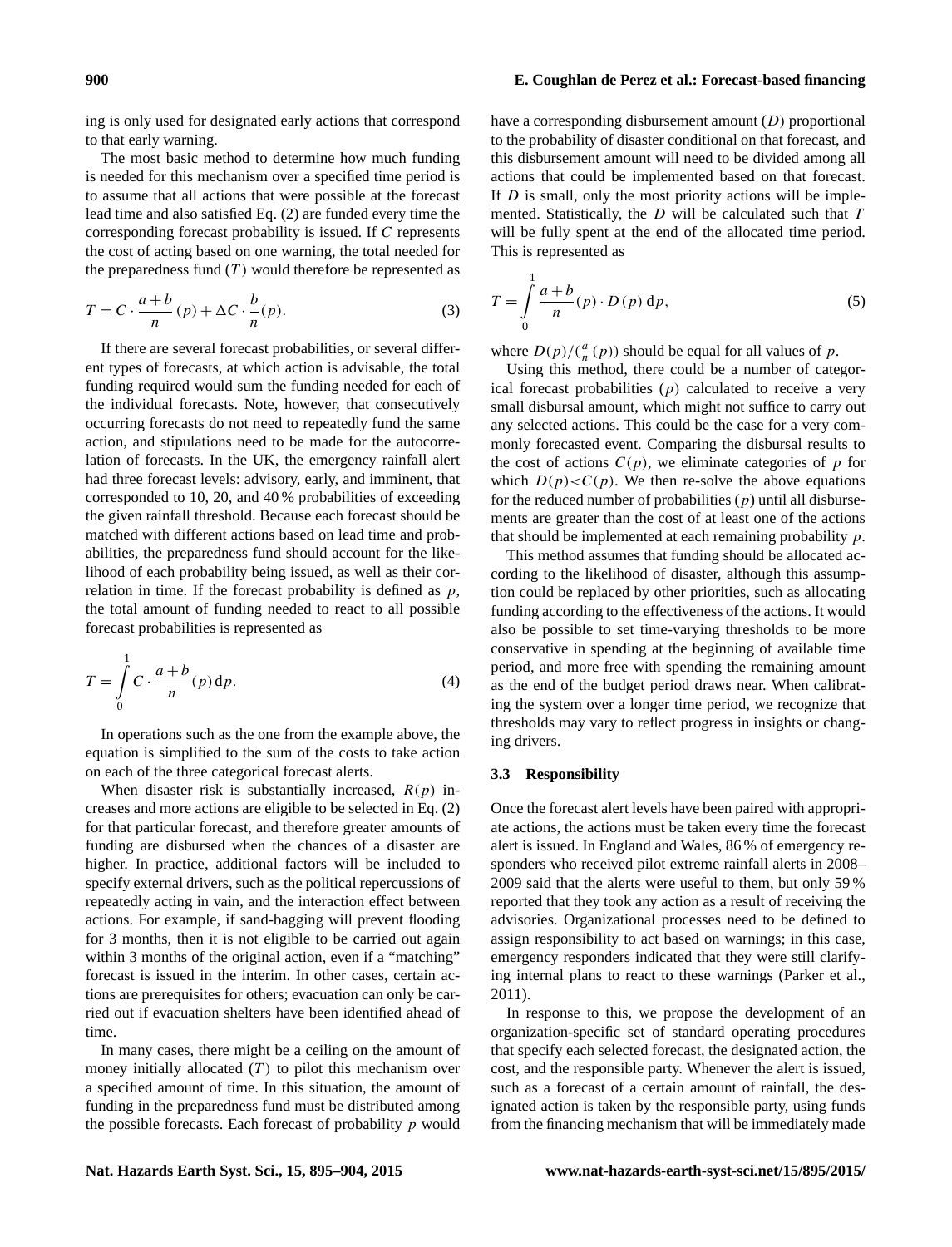available. It is assumed that there will be instances of acting in vain. Based on the results of each action, stakeholders can continually evaluate and update the information used to create the SOPs, ensuring ongoing effectiveness of the mechanism.

## **4 Pilot applications**

In Uganda and Togo, the National Red Cross Societies will be piloting this approach to quantify the relationship between forecast probability and resource disbursement with technical support from the German Red Cross and the Red Cross/Red Crescent Climate Centre from 2012 to 2018. Research and development of the standard operating procedures is funded by the German Federal Ministry for Economic Cooperation and Development (BMZ), complemented by project funding for long-term disaster risk reduction activities to address disaster risk at longer as well as short time scales.

In both countries, the pilot application of this preparedness fund will focus on flood disasters. In northeastern Uganda and along the Mono River in Togo, flooding disasters are recurrent and a major source of humanitarian losses. In five target districts of northeastern Uganda, flooding and extreme rain account for more than half of all disasters recorded in DesInventar databases (UNISDR et al., 2011). In Togo, the Red Cross has developed a set of colour-coded river gauges, such that communities upstream observing the river move to a "red" level volunteer to notify communities downstream that the water is on its way; the actions taken based on the existing information will form a basis for the larger variety of "early actions" that will be financed under the new system.

To assess possible actions that could be funded in anticipation of a flood, the Red Cross/Red Crescent Climate Centre designed a participatory game that can be played both with disaster-prone communities and with humanitarian staff; these types of "serious games" can be used to foster discussion and creativity in a collaborative setting (Mendler de Suarez et al., 2012; Maenzanise and Braman, 2012). The game begins with a brainstorm of actions to prevent specific disaster impacts, and designates a portion of the participants to represent a "flood", who penalize unrealistic actions and note which actions require funding. This panorama of possible actions ranges from planting a variety of crops to stocking water purification tablets; actions are grouped according to whether each one is possible to accomplish at specific lead times that correspond with available early warning information: observed rainfall, short-term rainfall forecasts, and seasonal rainfall forecasts (Fig. 2). Clearly, cropping decisions cannot be made with a lead time of days before a disaster, while purchasing medical supplies might be possible within 24 h.

For each possible threshold of early warning information, we evaluate the risk of flooding conditional on the forecast by using a coarse hydrological model to simulate the change in likelihood of inundation. In the participatory game, disaster managers and community members will be asked to describe the consequences of worthy action and acting in vain for each action that is suggested, in both qualitative and quantitative terms. In the case of purchasing water purification tablets, acting in vain will result in an opportunity cost relative to investment in other activities, but worthy action could prevent the loss of life in a cholera epidemic. Ultimately the assessment of whether consequences and likelihood of acting in vain outweigh the consequences and likelihood of worthy action (Eq. 2) will be a decision on the part of disaster managers based on economic and social assessments. Combining those results with the consequences elicited in the simulated flooding game, we will match forecast thresholds with relevant actions.

In comparison with the flood alert system from England and Wales that is described above, the actions developed for standard operating procedures in Uganda and Togo are likely to be somewhat different. In particular, the UK alert system focused on surface water flooding, while riverine flooding and water logging are likely to be of greater interest in Uganda and Togo. For the latter, longer lead-times can be expected for forecasts, although the forecasting skill might not be optimal for lack of observational data. This will likely allow for actions that target the spread of water-borne disease, for example, which are less of a problem in the UK. In addition, there are differences in forecast skill between the UK and equatorial Africa; the latter has less data available, but potentially larger skill at the seasonal level due to teleconnections with the El Niño Southern Oscillation.

Funding for this pilot mechanism has been provided by the German Red Cross, and a set amount is secured for each country (EUR 100 000 and 50 000 for Uganda and Togo, respectively) in a preparedness fund. Because the funding amount is pre-determined, this will be used as a constraint on how many of the eligible actions can be funded in a given year (Eq. 5). Matches of forecasts and actions will be reviewed and adjusted by disaster management staff familiar with the region. When a final product is acceptable to everyone, results will be codified in SOPs that indicate forecast levels of alert, corresponding actions, responsible parties, and the funding that will be released to ensure the actions are taken. The funding in this case is intended as a pilot, and is not a sustainable stream post-2018; mechanisms to refill and expand this pilot will be investigated.

With the methodology proposed here, specific actions can be selected that are worthwhile investments based on early warning information. While standard funding mechanisms and operating procedures are necessary to ensure consistent action based on forecasts, it is as of yet unclear what portion of total disaster funding should be allocated to such forecastbased financing operations. While results vary depending on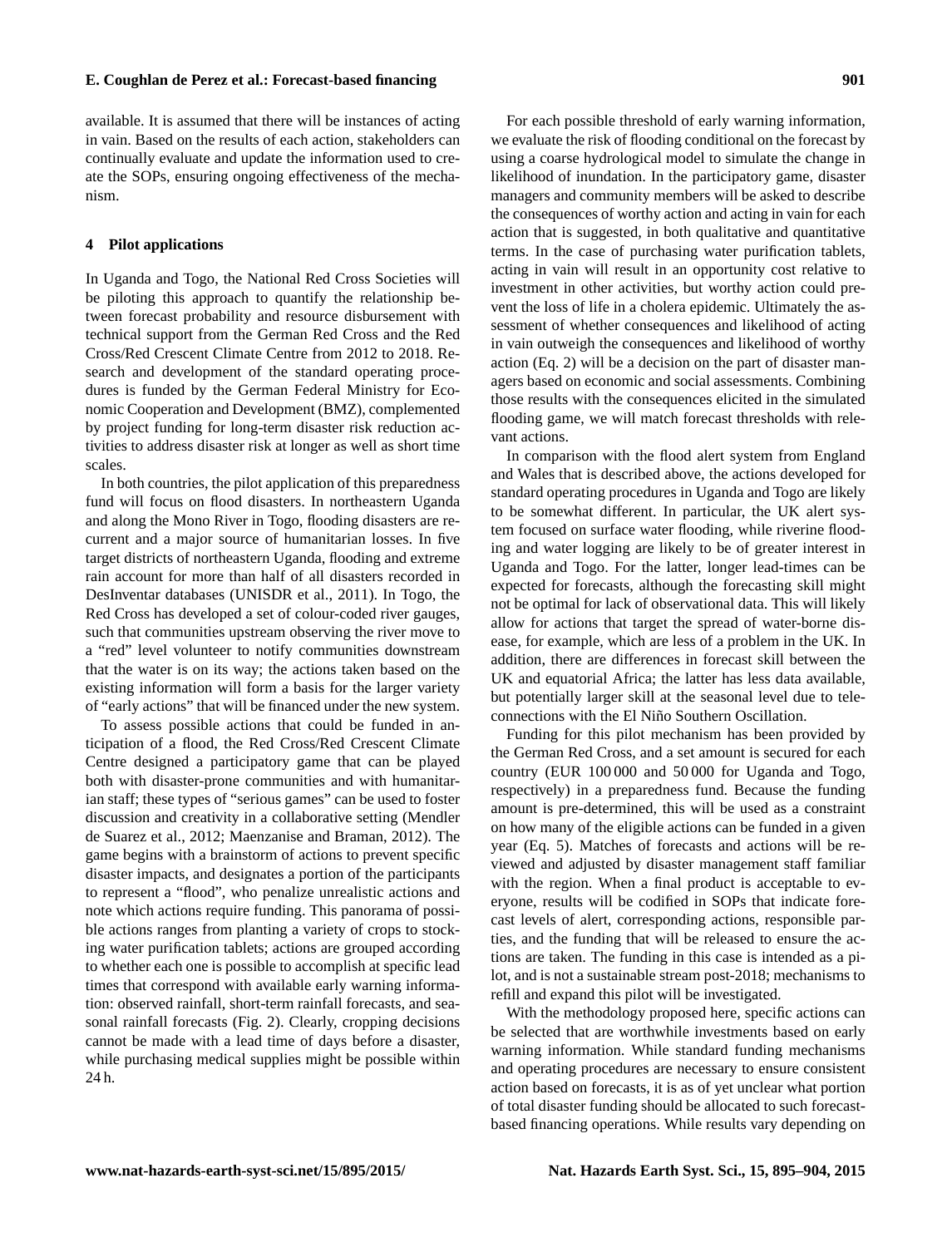the programme itself, positive benefit-cost ratios have been shown for a variety of long-term disaster risk reduction programmes (Mechler, 2005). Based on the initial results from pilots of this concept, a similar probabilistic benefit/cost ratio  $(B/C)$  can be assessed for this methodology, as in Eq. (6) (not corrected for discount rate).

$$
\frac{B}{C} = \frac{\int_0^1 L \cdot \frac{a}{n} (p) - C \cdot \frac{a+b}{n} (p) \, dp}{T}.
$$
\n<sup>(6)</sup>

Comparing results to the  $B/C$  ratios for long-term disaster risk reduction will indicate the marginal benefit of additional funding spent in either category, thus reshaping the funding landscape for disaster risk reduction and preparedness and focusing on the most impactful actions at each timescale.

### **5 Discussion**

As incentives emerge to use forecasts for disaster prevention and preparedness, forecasting capability will be a major constraint in maximizing the potential of such early warning systems. Individual cases of "missed events" could draw criticism to such investments in forecasting; it is key to weigh the investment in forecasting capacity or other aspects of an enabling environment for forecast-based financing with the possible benefit of such a system over time. Africa in particular has a lack of functional weather stations, including synoptic stations, which limit our ability to forecast meteorological events with skill (Rogers and Tsirkunov, 2013). Investments in both hardware and software in developing country meteorological and hydrological services is needed to address this gap. In the interim, recent research to merge existing sparse observations with satellite data can aid in developing more precise understandings of climate given the information available historically (Dinku et al., 2012). Any increase in the percent of disasters foreseen (also known as the hit rate)  $a/a + c$  or an increase in the correct alarm ratio  $a/a + b$  due to increase in forecast skill will directly increase our ability to prevent and prepare for disasters; this increase can be estimated directly using Eq. (7).

This framework quantifies the intuitive notion that many practitioners already have about when acting early may be worth it. This quantification also helps them make the case to donor agencies for such early action, which is currently often not implemented because the financing for it is not available.

Of course such quantification is not trivial – it does require context-specific analysis. In that analysis, the lack of historical disaster data will pose certain constraints. The impact of uncertainty in probability estimates, both of disaster impacts and of forecast probabilities, needs to be assessed, and thresholds of certainty established for identifying meaningful results. Local knowledge about the recurrence period and impact of extremes can be incorporated when calculating the fund, even if it carries inherent uncertainty.

In this vein, additional research will be required to achieve a large-scale application of forecast-based financing schemes. In particular, calculating the risk of hazards based on forecasted rainfall should be assessed and verified with hydrological estimates using statistical and dynamical techniques.

Most of the variables considered here, from action options to forecast skill, vary sharply between regions, and therefore forecast-based financing systems must be designed for a specific hazard at a specific geographical scale. Standard operating procedures developed in one area are unlikely to have value if applied indiscriminately elsewhere. Further research should study the effect of varying each of these parameters, and the resulting differences in forecast-based financing potential across regions and hazards.

Calibrating cost and benefit estimates will be difficult. For example, the cost of acting or the cost of acting in vain might need to be estimated iteratively, based on whether the actor had recently acted in vain, and would therefore be reluctant to take a risk again. Similarly, a "miss" by the system could cause a lack of confidence in the system itself. The equations here could be extended with a "risk perception" factor that changes in response to false alarms or successful interventions. This would be calibrated with information from the practitioners. All cost estimates should undergo sensitivity analyses in order to assess the robustness of the value of this funding mechanism; if we perturb our estimates of probabilities and costs in the above equations, how does this affect the results? At what point does uncertainty in these values greatly influence the selection of actions and the estimation of their benefits? In addition, there will be interaction effects between short-term and long-term investments, the latter often constraining the ability to make decisions in the shortterm.

## **6 Conclusions**

Climate information presented as early warnings are only as valuable as the actions that are taken in response to the information, even if the information is a perfect warning of future events. While weather and climate forecasts do not exhibit perfect skill, tailoring of forecast information to the operational contexts of the humanitarian sector can dramatically increase the uptake of existing forecast products.

In this light, innovations need to lead to improved tailoring of the information itself to better serve the needs of the target decision-makers sector, rather than simply tweaking the visual display of existing information (Rodó et al., 2013; Johnston et al., 2004). Currently many disaster warnings issued by established early warning systems in developed countries go unheeded for lack of standard plans for forecast-based action (Kolen et al., 2013). At the seasonal level, standard forecasts provide little information on the likelihood of extreme events. The Global Framework for Climate Services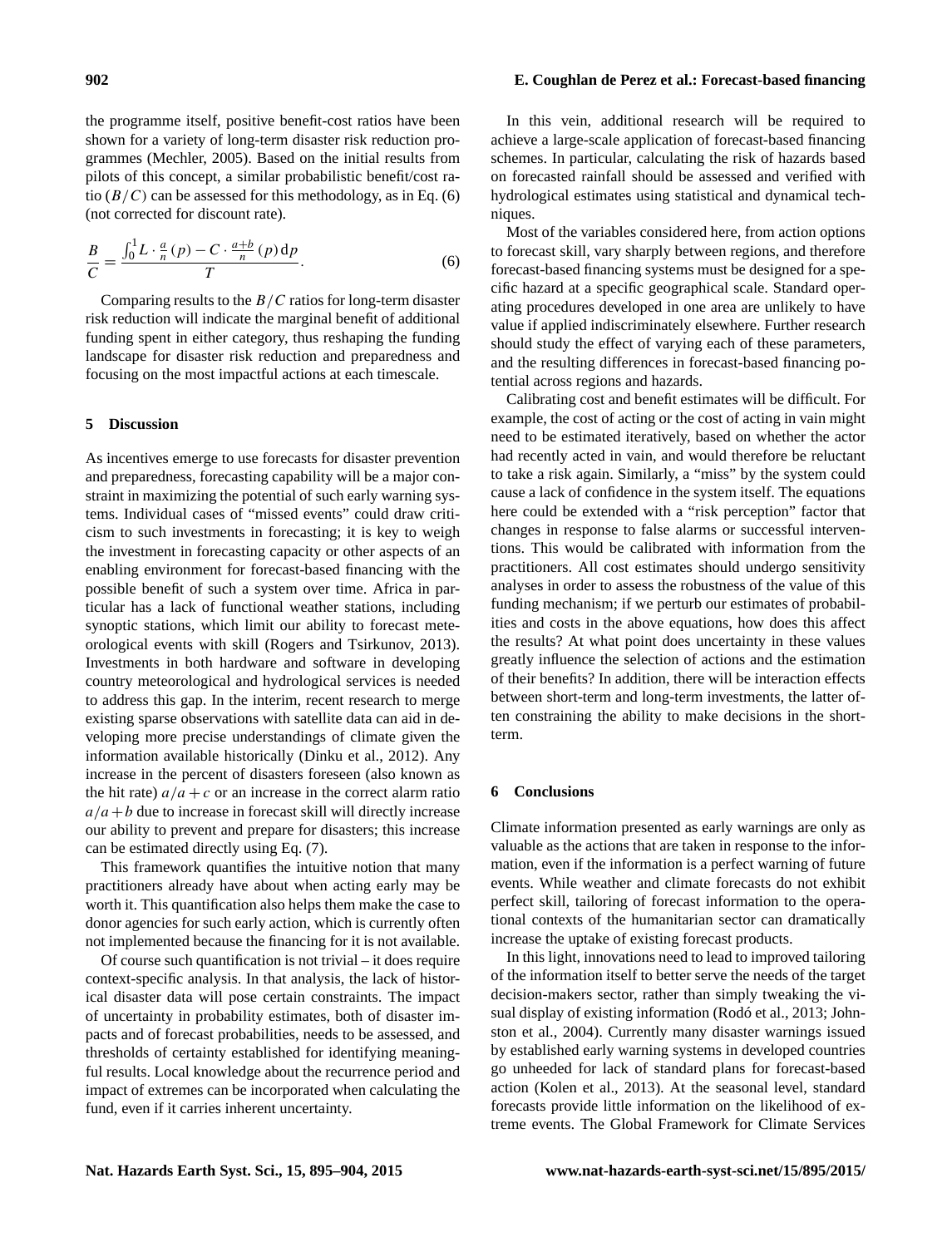has made disaster risk reduction a thematic priority area, and seeks to encourage dialogue between forecast producers and users to better identify opportunities and needs for tailoring this information (Hewitt et al., 2012).

Forecast-based financing systems are an excellent opportunity to foster and operationalize such dialogues. The system outlined above makes use of existing forecastverification methods in conjunction with user-defined information on risk reduction costs and disaster losses. When housed in such a system, this information can break down the barriers of opportunity and mandate that currently prevent the systematic use of forecasts in the humanitarian sector, and develop SOPs that ensure ongoing return on investment. The net benefit of such a system will only be clear in the long term, as the hits and false alarms begin to accumulate and converge on their true frequency.

Ultimately, the value of forecast-based financing systems will be greater than simply the losses avoided when the fund is released. If such a system is in place, actors in that region will be aware that many disaster effects are likely to be prevented due to forecast-based action. Because of this, actors can focus on development investments with less concern that a disaster event will suddenly demolish their investment. Further pilots and research to quantify the value added of forecast-based financing schemes is needed to provide the evidence base for forecast-based funding and the widespread development of climate-based SOPs.

*Acknowledgements.* Research and development of the standard operating procedures described in this paper was funded by the German Federal Ministry for Economic Cooperation and Development (BMZ). The Togo and Uganda Red Cross societies have generously agreed to enable additional research and implementation in the field, with support from the German Red Cross.

The forecast-based financing idea emerged through participatory game sessions designed with Janot Mendler de Suarez, in the context of the project "Forecast-based humanitarian decisions" funded by the UK Department for International Development (DFID) and the Netherlands Directorate-General for International Cooperation (DGIS) for the benefit of developing countries. However, the views expressed and information contained in this paper are not necessarily those of or endorsed by DFID or DGIS, who can accept no responsibility for such views or information or for any reliance placed on them. Additional research support was provided by the Norwegian Research Council, through the project "Courting Catastrophe? Humanitarian Policy and Practice in a Changing Climate". Brenden Jongman received financial support from an NWO-VICI grant on global flood risk (grant agreement number 45314006).

The authors are also grateful for the support of Geert Jan van Oldenborgh.

Edited by: T. Glade Reviewed by: two anonymous referees

#### **References**

- Ali, D. and Gelsdorf, K.: Risk-averse to risk-willing: Learning from the 2011 Somalia cash response, Glob. Food Secur., 1, 57–63. doi[:10.1016/j.gfs.2012.07.008,](http://dx.doi.org/10.1016/j.gfs.2012.07.008) 2012.
- Bailey, R.: Managing Famine Risk Linking Early Warning to Early Action, Chatham House, 2013.
- Barnett, B. J. and Mahul, O.: Weather Index Insurance for Agriculture and Rural Areas in Lower-Income Countries, Am. J. Agr. Econ., 89, 1241–1247, doi[:10.1111/j.1467-8276.2007.01091.x,](http://dx.doi.org/10.1111/j.1467-8276.2007.01091.x) 2007.
- Braman, L. M., Aalst, M. K. Van, and Mason, S. J.: Climate forecasts in disaster management?: Red Cross flood operations in West Africa, 2008, 37, 144–164, doi[:10.1111/j.1467-](http://dx.doi.org/10.1111/j.1467-7717.2012.01297.x) [7717.2012.01297.x,](http://dx.doi.org/10.1111/j.1467-7717.2012.01297.x) 2013.
- Buizza, R., Hollingsworth, A., Lalaurette, F., and Ghelli, A.: Probabilistic Predictions of Precipitation Using the ECMWF Ensemble Prediction System, Weather Forecast., 14, 168–189, 1999.
- Demeritt, D., Cloke, H., Pappenberger, F., Thielen, J., Bartholmes, J., and Ramos, M.: Ensemble predictions and perceptions of risk, uncertainty, and error in flood forecasting, Environ. Hazards, 7, 115–127, doi[:10.1016/j.envhaz.2007.05.001,](http://dx.doi.org/10.1016/j.envhaz.2007.05.001) 2007.
- Dilley, M.: Reducing vulnerability to climate variability in Southern Africa: The growing role of climate information, Climatic Change, 45, 63–73, 2000.
- Dinku, T. and Sharoff, J.: ENACTS Ethiopia: Partnerships for Improving Climate Data Availability, Accessibility, and Utility, Climate Services Partnership, available at: [http://www.climateservices.org/sites/default/files/ENACTS\\_](http://www.climateservices.org/sites/default/files/ENACTS_Case_Study.pdf) [Case\\_Study.pdf,](http://www.climateservices.org/sites/default/files/ENACTS_Case_Study.pdf) 2013.
- Doswell, C. A., Davies-Jones, R., and Keller, D. L.: On Summary Measures of Skill in Rare Event Forecasting Based on Contingency Tables, Weather Forecast., 5, 576–585, 1990.
- Foresight: Reducing Risks of Future Disasters: Priorities for Decision Makers, The Government Office for Science, London, 2012.
- Ghosh, S., Vidyasagaran, V., and Sandeep, S.: Smart cyclone alerts over the Indian subcontinent, Atmos. Sci. Lett., 15, 157–158, doi[:10.1002/asl2.486,](http://dx.doi.org/10.1002/asl2.486) 2013.
- GlobalAgRisk Inc.: Incorporating weather index insurance with territorial approaches to climate change (TACC) in Northern Peru: Household project report, Lexington, Kentucky, 47 pp., 2010.
- Hellmuth, M., Mason, S., Vaughan, C., van Aalst, M., and Choularton, R. (Eds.): A better climate for disaster risk management, Climate and Society No. 3, 2011.
- Hewitt, C., Mason, S., and Walland, D.: The Global Framework for Climate Services, Nature Climate Change, 2, 831–832, doi[:10.1038/nclimate1745,](http://dx.doi.org/10.1038/nclimate1745) 2012.
- Hillbruner, C. and Moloney, G.: When early warning is not enough – Lessons learned from the 2011 Somalia Famine, Glob. Food Secur., 1, 20–28, doi[:10.1016/j.gfs.2012.08.001,](http://dx.doi.org/10.1016/j.gfs.2012.08.001) 2012.
- Hoskins, B.: The potential for skill across the range of the seamless weather-climate prediction problem: a stimulus for our science, Q. J. Roy. Meteorol. Soc., 139, 573–584, doi[:10.1002/qj.1991,](http://dx.doi.org/10.1002/qj.1991) 2013.
- Hurford, A. P., Priest, S. J., Parker, D. J., and Lumbroso, D. M.: The effectiveness of extreme rainfall alerts in predicting surface water flooding in England and Wales, Int. J. Climatol., 32, 1768–1774, doi[:10.1002/joc.2391,](http://dx.doi.org/10.1002/joc.2391) 2012.
- Johnston, P. A., Archer, E. R. M., Vogel, C. H., Bezuidenhout, C. N., Tennant, W. J., and Kuschke, R.: Review of seasonal forecasting